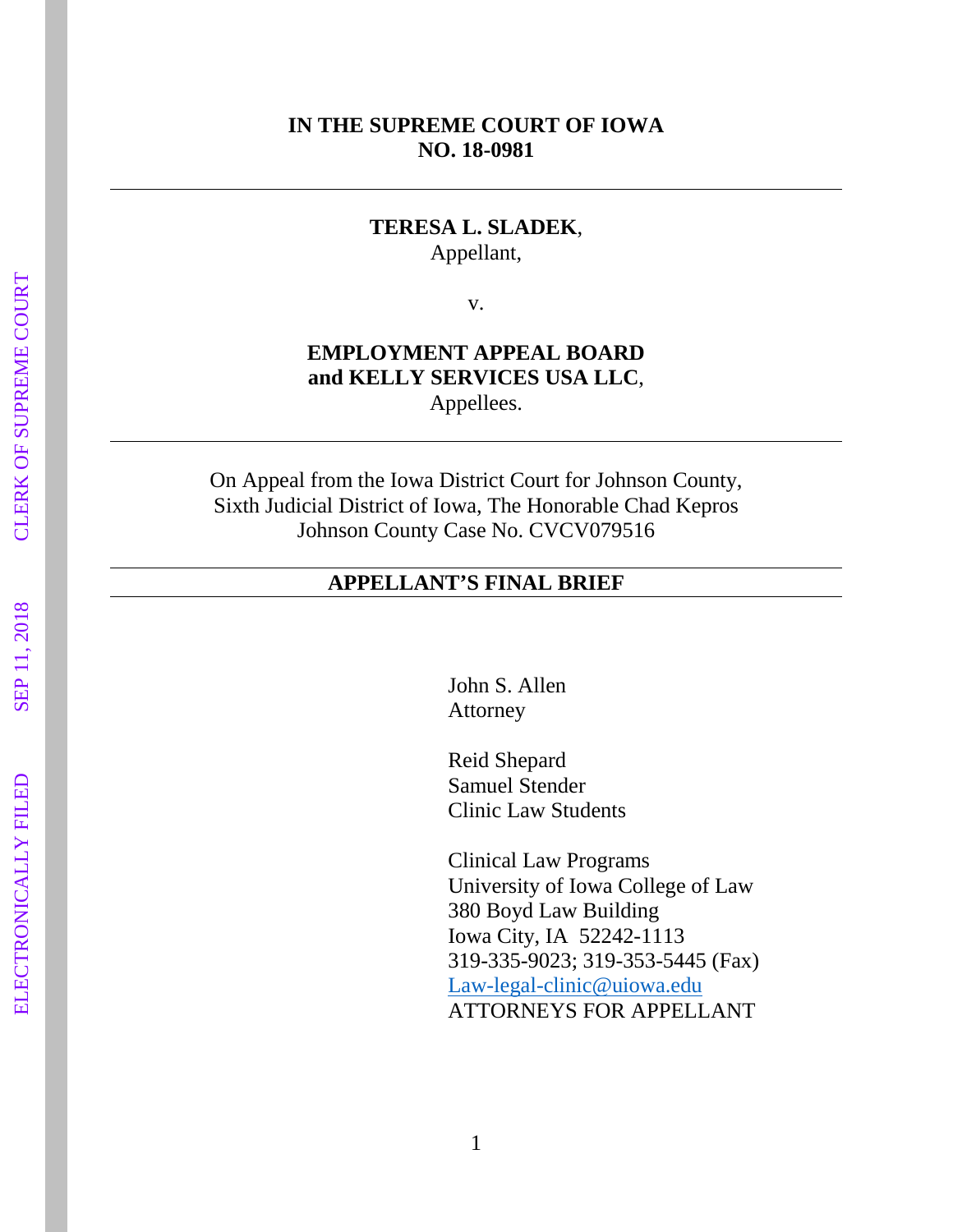# **TABLE OF CONTENTS**

|                | STATEMENT OF THE ISSUES PRESENTED FOR REVIEW 4                                                                                                                                                |
|----------------|-----------------------------------------------------------------------------------------------------------------------------------------------------------------------------------------------|
|                |                                                                                                                                                                                               |
| $\mathbf{I}$ . | There was no ongoing employment relationship between Ms. Sladek<br>and Kelly Services after Ms. Sladek's ACT assignment concluded<br>because there was no underlying consideration supporting |
| II.            | The EAB made a legal error that is reviewed de novo when it found<br>that Ms. Sladek was obligated to affirmatively request a new                                                             |
| III.           | Kelly Services has failed to meet its burden of proving that Ms.<br>Sladek made an overt act to quit her job with Kelly Services 15                                                           |
|                |                                                                                                                                                                                               |
|                |                                                                                                                                                                                               |
|                |                                                                                                                                                                                               |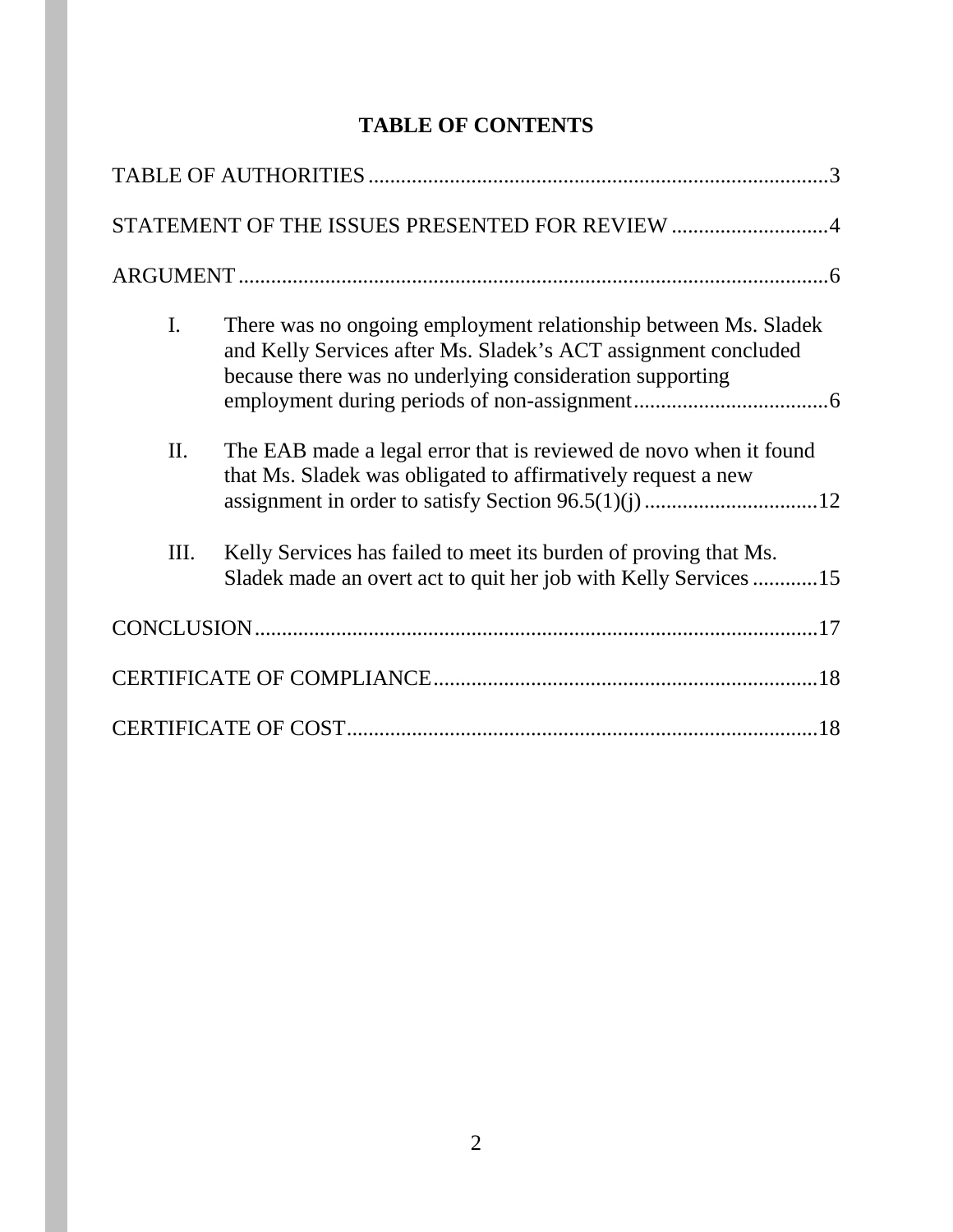# **TABLE OF AUTHORITIES**

# **Cases**

# **Statutes**

# **Other Authorities**

| Arthur E. Bonfield, Amendments to Iowa Procedure, Report on Selected         |
|------------------------------------------------------------------------------|
| Provisions to Iowa State Bar Association and Iowa State Government 62 (1998) |
|                                                                              |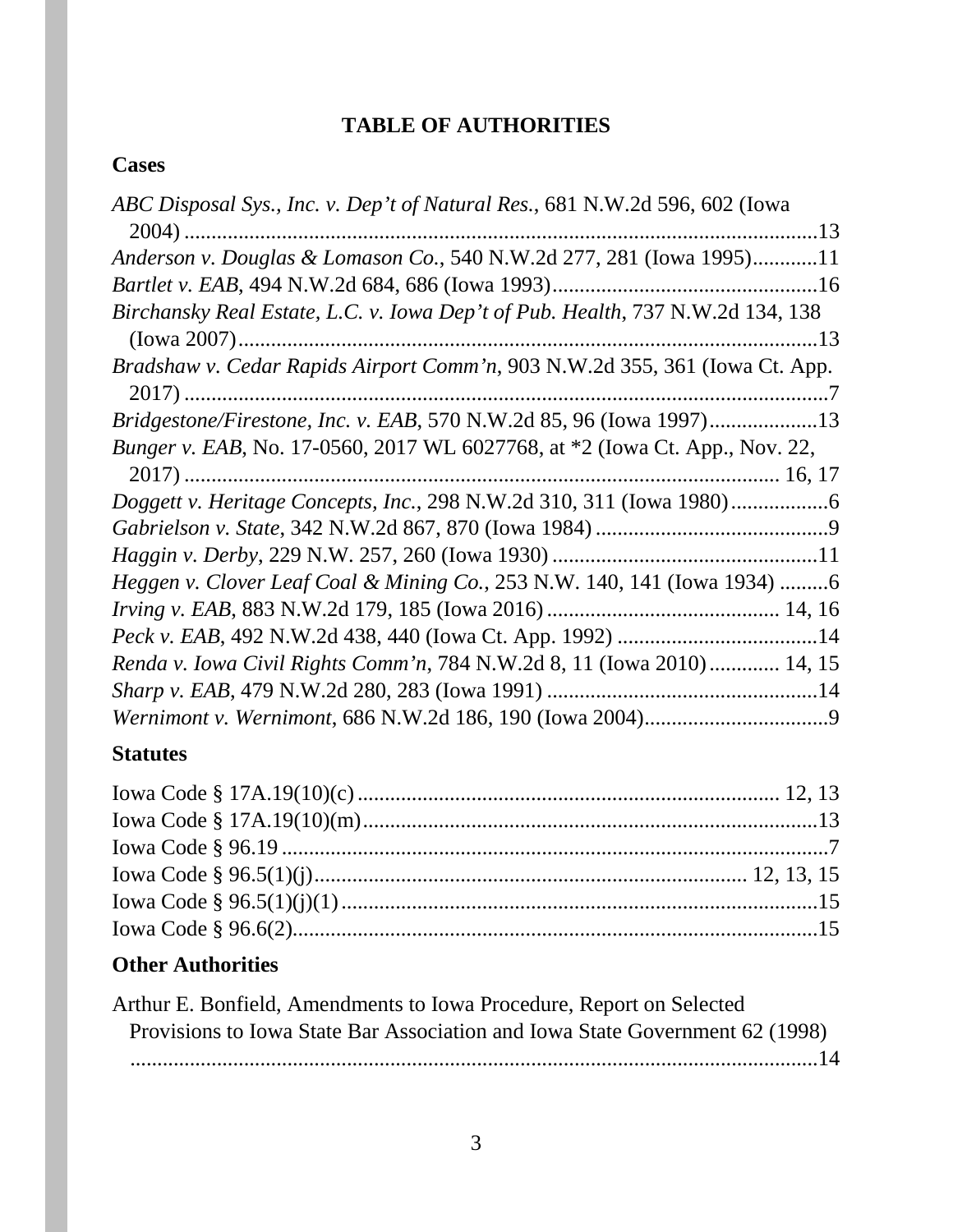# **STATEMENT OF THE ISSUES PRESENTED FOR REVIEW**

# **I. Was there an ongoing employment relationship between Ms. Sladek and Kelly Services after Ms. Sladek's ACT assignment concluded?**

#### **Cases**

*Anderson v. Douglas & Lomason Co.*, 540 N.W. 2d 277, 281 (Iowa 1995) *Bradshaw v. Cedar Rapids Airport Comm'n*, 903 N.W.2d 355, 361 (Iowa Ct. App. 2017) *[Doggett v. Heritage Concepts, Inc.](https://1.next.westlaw.com/Link/Document/FullText?findType=Y&serNum=1980145675&pubNum=0000595&originatingDoc=Icd016f8bff2011d99439b076ef9ec4de&refType=RP&fi=co_pp_sp_595_311&originationContext=document&transitionType=DocumentItem&contextData=(sc.Search)#co_pp_sp_595_311)*, 298 N.W.2d 310, 311 (Iowa 1980) *Gabrielson v. State*, 342 N.W.2d 867, 870 (Iowa 1984) *Haggin v. Derby*, 229 N.W. 257, 260 (Iowa 1930) *Heggen v. Clover Leaf Coal & Mining Co.*, 253 N.W. 140, 141 (Iowa 1934) *Wernimont v. Wernimont*, 686 N.W.2d 186, 190 (Iowa 2004)

## **Statutes**

Iowa Code § 96.19

**II. Did the EAB make a legal error that is reviewed de novo when it found that Ms. Sladek was obligated to affirmatively request a new assignment in order to satisfy Section 96.5(1)(j)?**

# **Cases**

*ABC Disposal Sys., Inc. v. Dep't of Natural Res.*, 681 N.W. 2d 596, 602 (Iowa 2004) *Birchansky Real Estate, L.C. v. Iowa Dep't of Pub. Health*, 737 N.W.2d 134, 138 (Iowa 2007) *Bridgestone/Firestone, Inc. v. EAB*, 570 N.W.2d 85, 96 (Iowa 1997) *Irving v. EAB*, 883 N.W.2d 179, 185 (Iowa 2016 *Peck v. EAB*, 492 N.W.2d 438, 440 (Iowa Ct. App. 1992 *Renda v. Iowa Civil Rights Comm'n*, 784 N.W.2d 8, 11 (Iowa 2010) *Sharp v. EAB*, 479 N.W.2d 280, 283 (Iowa 1991)

# **Statutes**

Iowa Code § 96.5(1)(j) Iowa Code § 96.5(1)(j)(1) Iowa Code § 17A.19(10)(c) Iowa Code § 17A.19(10)(m)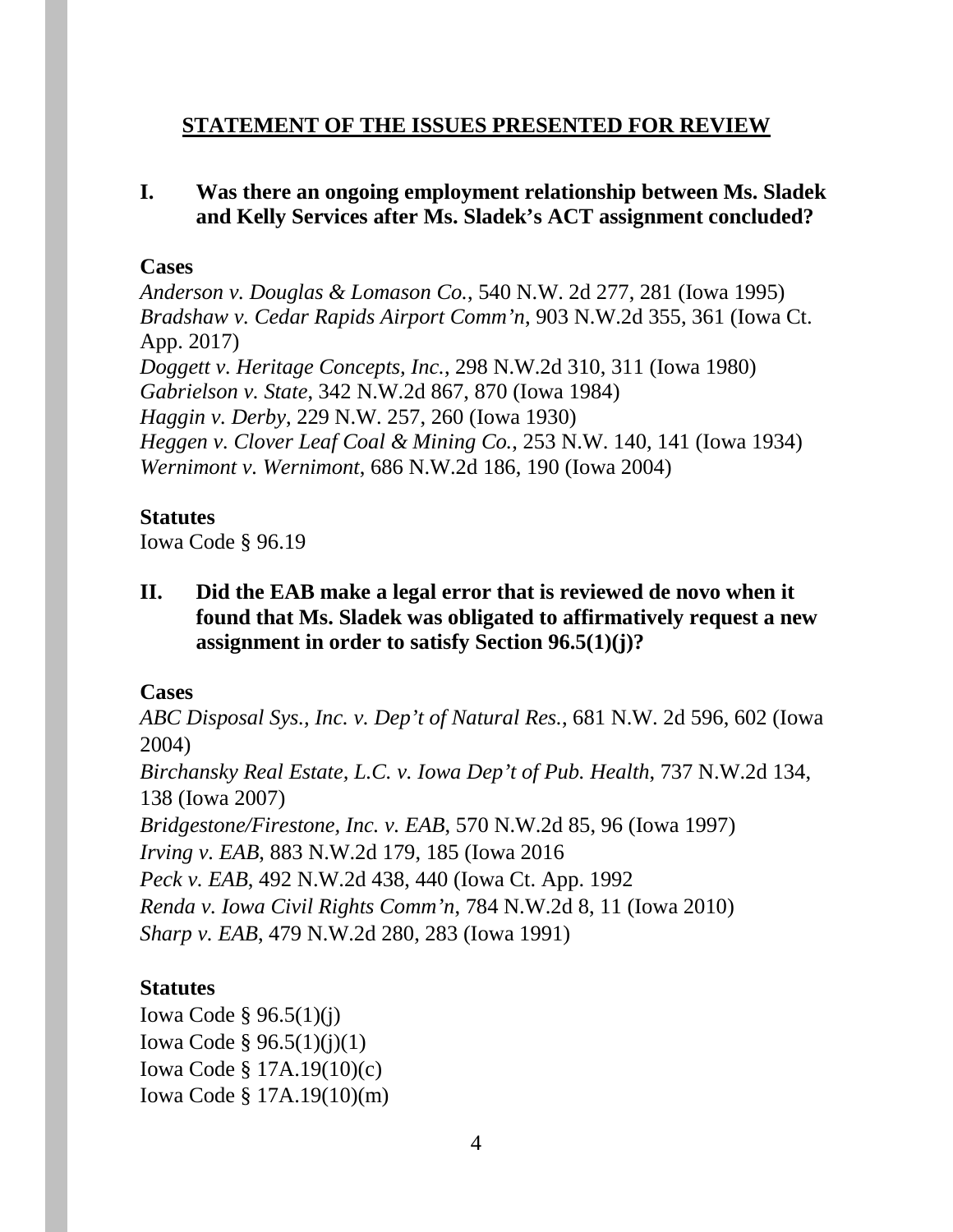## **Other Authorities**

Arthur E. Bonfield, Amendments to Iowa Procedure, Report on Selected Provisions to Iowa State Bar Association and Iowa State Government 62 (1998)

# **III. Did Kelly Services fail to meet its burden of proving that Ms. Sladek made an overt act to quit her job with Kelly Services?**

#### **Cases**

*Bartlet v. EAB*, 494 N.W.2d 684, 686 (Iowa 1993) *Bunger v. EAB*, No. 17-0560, 2017 WL 6027768, at \*2 (Iowa Ct. App., Nov. 22, 2017) *Irving v. EAB*, 883 N.W.2d 179, 185 (Iowa 2016)

#### **Statutes**

Iowa Code § 96.6(2)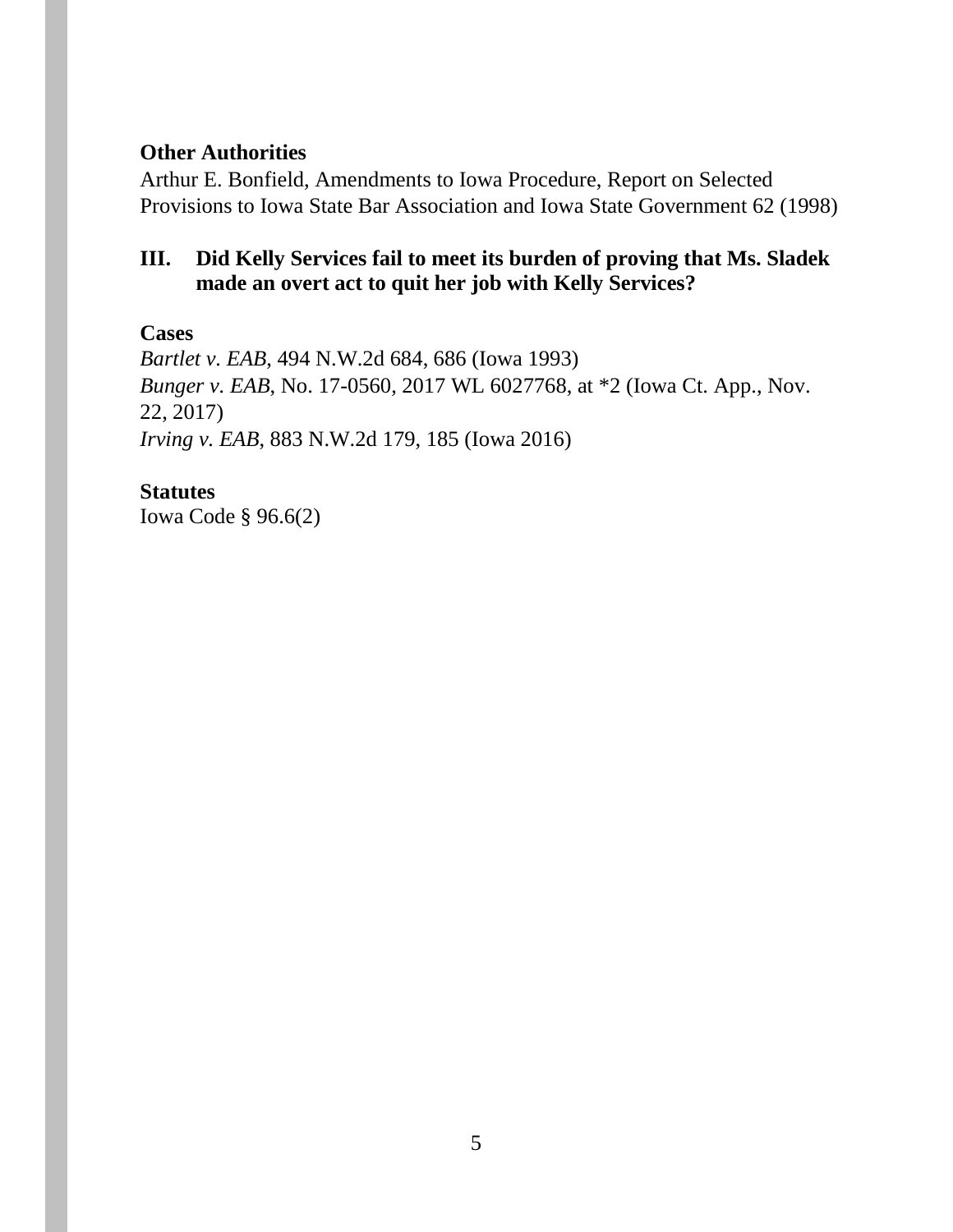#### **ARGUMENT**

**I. There was no ongoing employment relationship between Ms. Sladek and Kelly Services after Ms. Sladek's ACT assignment concluded because there was no underlying consideration supporting employment during periods of non-assignment.** 

The arrangement between Ms. Sladek and Kelly Services lacks the necessary consideration to support an employment contract during periods of nonassignment. This lack of consideration supporting the arrangement meant that Ms. Sladek could not have "quit" Kelly Services following the end of the ACT assignment because there was no ongoing employment to quit. Employment Appeal Board (EAB) claims that the "employment" persisted beyond the completion of the ACT assignment and into periods of un-paid non-assignment. EAB's proposition is incorrect and violates basic contract law principles.

It is a well-established legal principle that to enforce a contract according to its terms, the contract *must* contain legally sufficient consideration passed between the parties. *Heggen v. Clover Leaf Coal & Mining Co.*, 253 N.W. 140, 141 (Iowa 1934). Either a benefit to a promisor or a detriment to a promisee constitutes consideration. *[Doggett v. Heritage Concepts, Inc.](https://1.next.westlaw.com/Link/Document/FullText?findType=Y&serNum=1980145675&pubNum=0000595&originatingDoc=Icd016f8bff2011d99439b076ef9ec4de&refType=RP&fi=co_pp_sp_595_311&originationContext=document&transitionType=DocumentItem&contextData=(sc.Search)#co_pp_sp_595_311)*, 298 N.W.2d 310, 311 (Iowa [1980\).](https://1.next.westlaw.com/Link/Document/FullText?findType=Y&serNum=1980145675&pubNum=0000595&originatingDoc=Icd016f8bff2011d99439b076ef9ec4de&refType=RP&fi=co_pp_sp_595_311&originationContext=document&transitionType=DocumentItem&contextData=(sc.Search)#co_pp_sp_595_311) The form and relative adequacy of the consideration will vary depending on the context of the contractual agreement, but all enforceable contracts contain some form of consideration exchanged between the parties. When searching for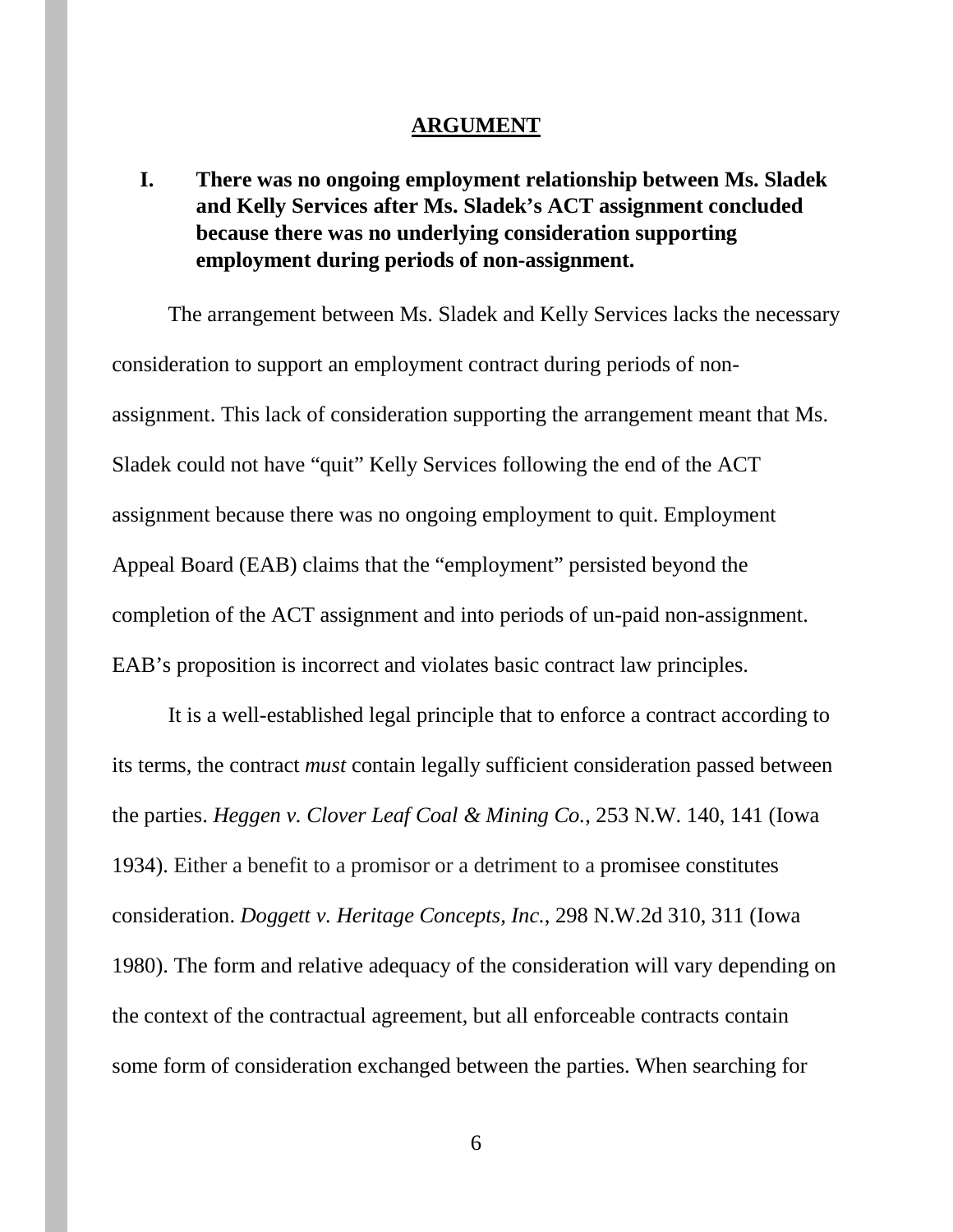sufficient consideration in arrangements, courts will interpret the contract in accordance with the parties' intent based on the language used in the agreement. *Bradshaw v. Cedar Rapids Airport Comm'n*, 903 N.W.2d 355, 361 (Iowa Ct. App. 2017).

The moment Kelly Services and ACT chose to terminate Ms. Sladek's assignment and Kelly Services told Ms. Sladek to no longer report to ACT for work without offering an alternate assignment, the employment relationship ended because the obligations of both the employee and employer ended. The existence of an employment relationship depends on the exchange of wages for services. *See*  Iowa Code § 96.19 ("[E]mployment means service, including service in interstate commerce, performed for wages or under any contract of hire, written or oral, expressed or implied." (internal quotation marks omitted)). The statute makes clear that services performed for wages is at the heart of any employment relationship. Because Kelly Services does not guarantee or pay wages during periods of nonassignment, no employment relationship existed after Ms. Sladek's assignment at ACT concluded. While EAB attempts to simplify Ms. Sladek's stance by depicting her argument as "assignment = job," this over-simplification fails to address the core component of any employment relationship—the exchange of services for compensation (typically in the form of wages). Appellee Brief 29. Despite EAB's suggestion otherwise, the end date of Ms. Sladek's ACT assignment is relevant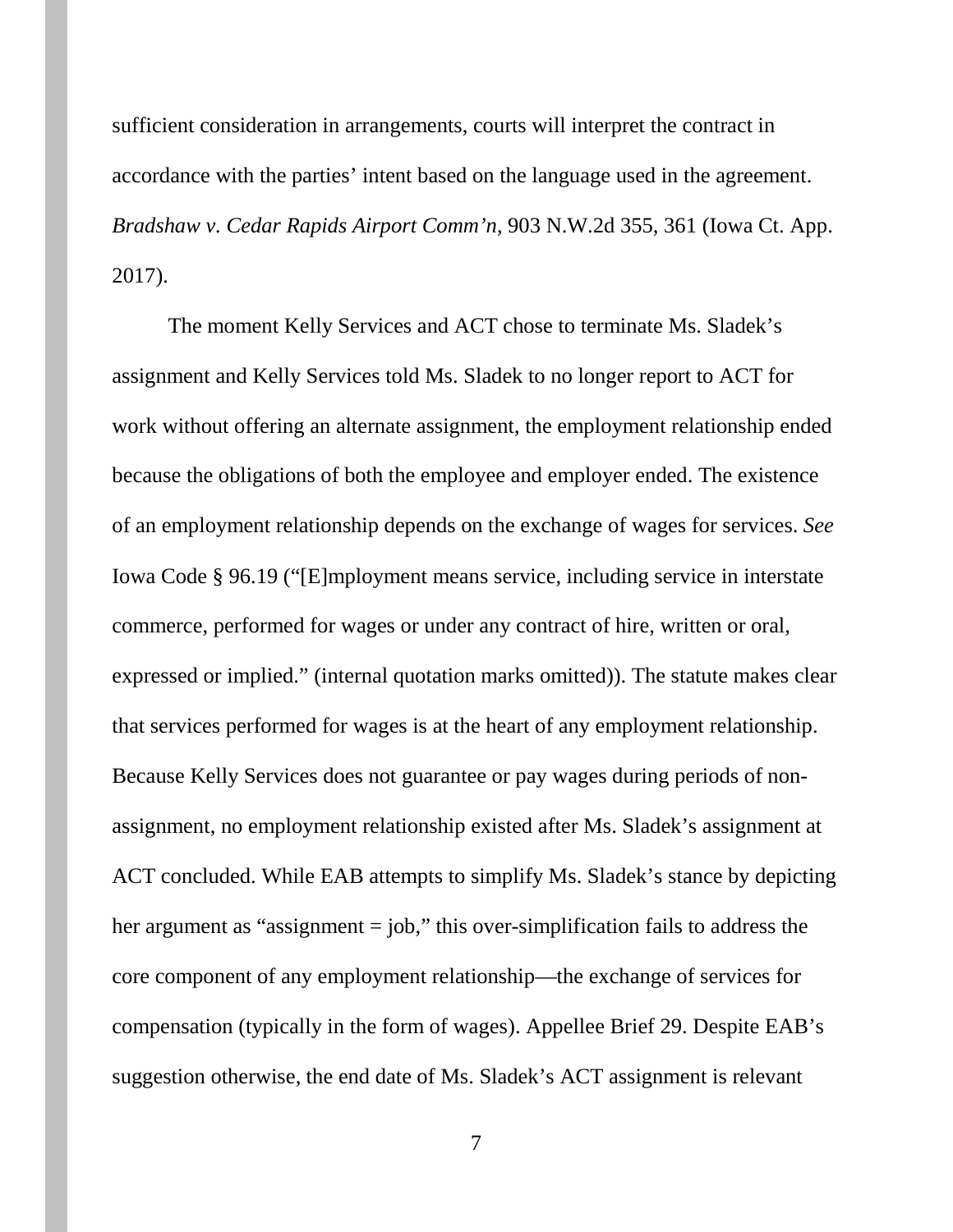because it marked the end of her wages from Kelly Services and thus the conclusion of the underlying consideration supporting the arrangement.

While neither party contests the presence of an employment relationship existing between Ms. Sladek and Kelly Services during the time Ms. Sladek was collecting wages from Kelly Services for her ACT assignment, Ms. Sladek's employment status after the conclusion of the ACT assignment is disputed. Despite this disagreement regarding her employment status during her period of nonassignment, one fact remains clear after evaluating the arrangement: Ms. Sladek received *no* wages from Kelly Services during the periods of non-assignment following the ACT assignment. This lack of underlying consideration thus ended the previous employment relationship between Ms. Sladek and Kelly Services. Had Ms. Sladek continued to collect wages after her assignment with ACT discontinued, the employee-employer relationship would have persisted. However, the lack of consideration in the form of wages between Kelly Services and Ms. Sladek post-ACT assignment meant that she was unemployed and thus could not "quit."

The arrangement between Ms. Sladek and Kelly Services does not demonstrate employer intent to retain Ms. Sladek as an employee during periods of non-assignment because Ms. Sladek is not entitled to collect wages during these periods. Establishing the employee-employer relationship includes the employer's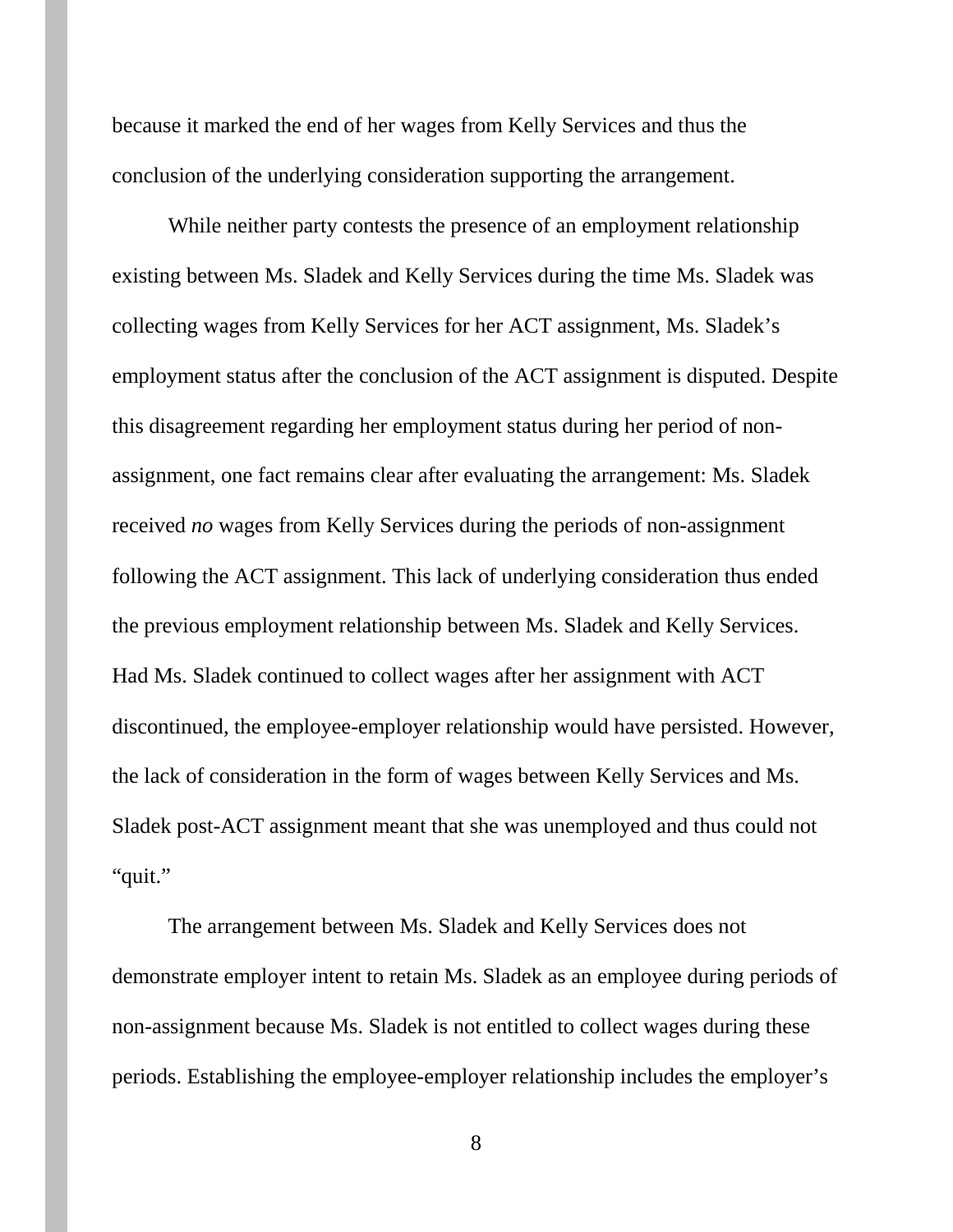responsibility to pay wages—a responsibility noticeably absent during periods of non-assignment in the arrangement between Ms. Sladek and Kelly Services. *See Wernimont v. Wernimont*, 686 N.W.2d 186, 190 (Iowa 2004) (citing *Gabrielson v. State*, 342 N.W.2d 867, 870 (Iowa 1984)). Contrary to this established requirement, the arrangement between the parties lays out very clearly that Kelly Services has no obligation to provide Ms. Sladek with employment and no obligation to provide wages during periods of non-assignment. *See* App. p. 15.

Kelly Services expressly limited its responsibilities to Ms. Sladek during the periods when Ms. Sladek was not assigned to a project and thus not collecting wages. The basics of the arrangement are set out in Kelly's employment application. These express limitations include: "I understand I *may* be offered employment with Kelly Services, Inc. . . subject to . . . Kelly's ability to find suitable assignments for me . . ." (emphasis added); "No Kelly representative has the authority to guarantee employment for any specific period of time or to make any agreement contrary to the foregoing (with the exception of Kelly's President and CEO, and then only in writing);" and, "Kelly will pay me for my work while assigned to Kelly's customer." App. at 15. What these provisions communicate is the unwillingness of Kelly Services to provide any type of wages during Ms. Sladek's periods of non-assignment or any enforceable promise about future assignments.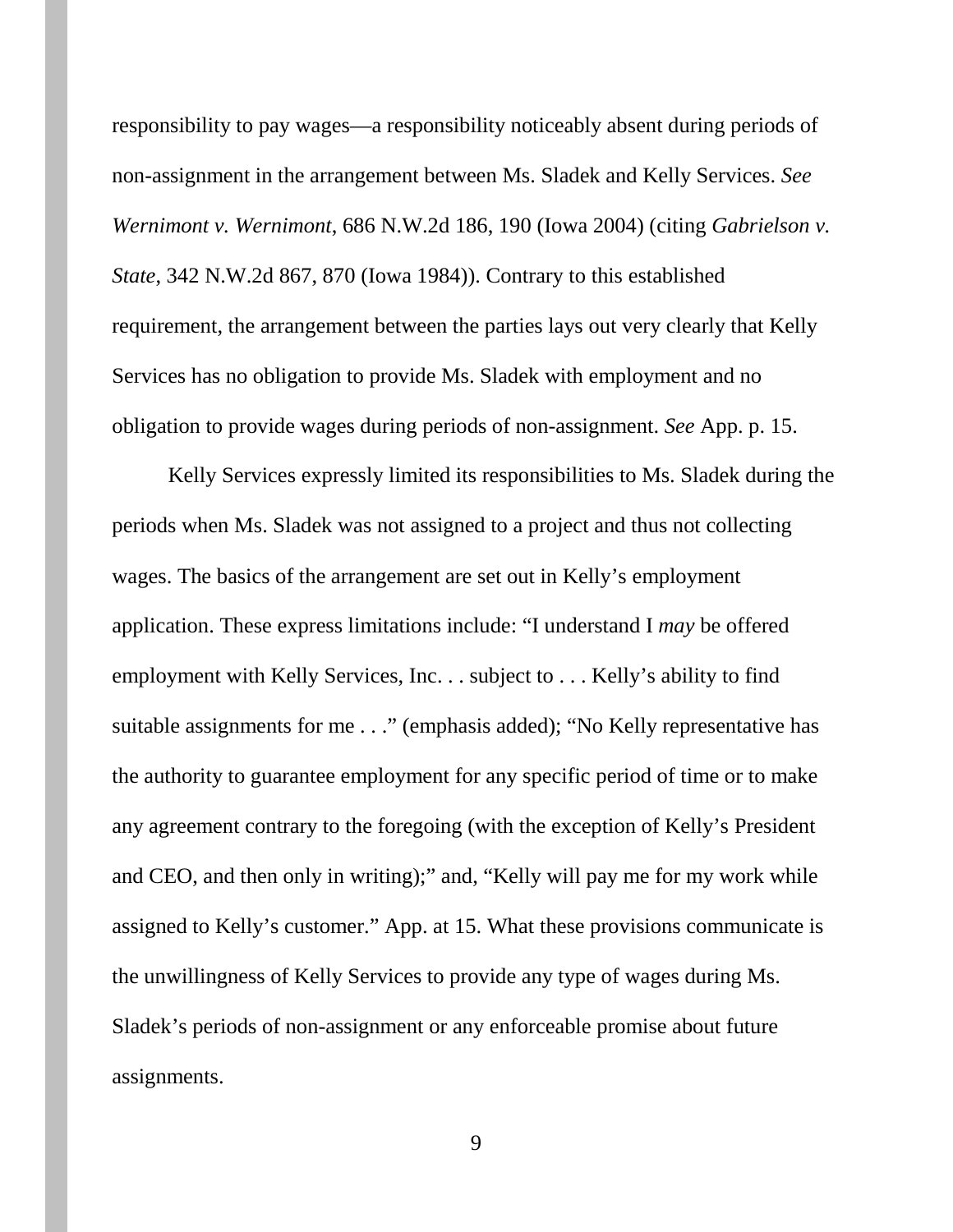The legal significance of this arrangement is that no employment contract exists during periods of non-assignment because no consideration (or expectation of consideration) is exchanged between the parties during periods of nonassignment. While EAB may counter by claiming the potential future placement of Ms. Sladek to future projects constitutes sufficient consideration to maintain the employee-employer relationship during periods of non-assignment, the limiting language in the arrangement eliminates Kelly Service's obligation to provide Ms. Sladek's with wages—the primary form of consideration underlying the arrangement—or any guarantees of future assignments during periods of nonassignment. This absence of demonstrated intent to maintain the employment relationship during periods of non-assignment under the written employment agreement supports the position that Ms. Sladek was never afforded the opportunity to quit because her employment had ended when the underlying consideration supporting the arrangement ceased.

The arrangement set forth in the employment application incorrectly classifies Ms. Sladek as an "at-will" employee because the arrangement purports to create an "at-will" employment relationship between the parties despite no underlying consideration supporting the "at-will" relationship during periods of non-assignment. This failure to provide consideration during these non-assignment periods reflects the intent of the employer to discontinue the "at-will" employment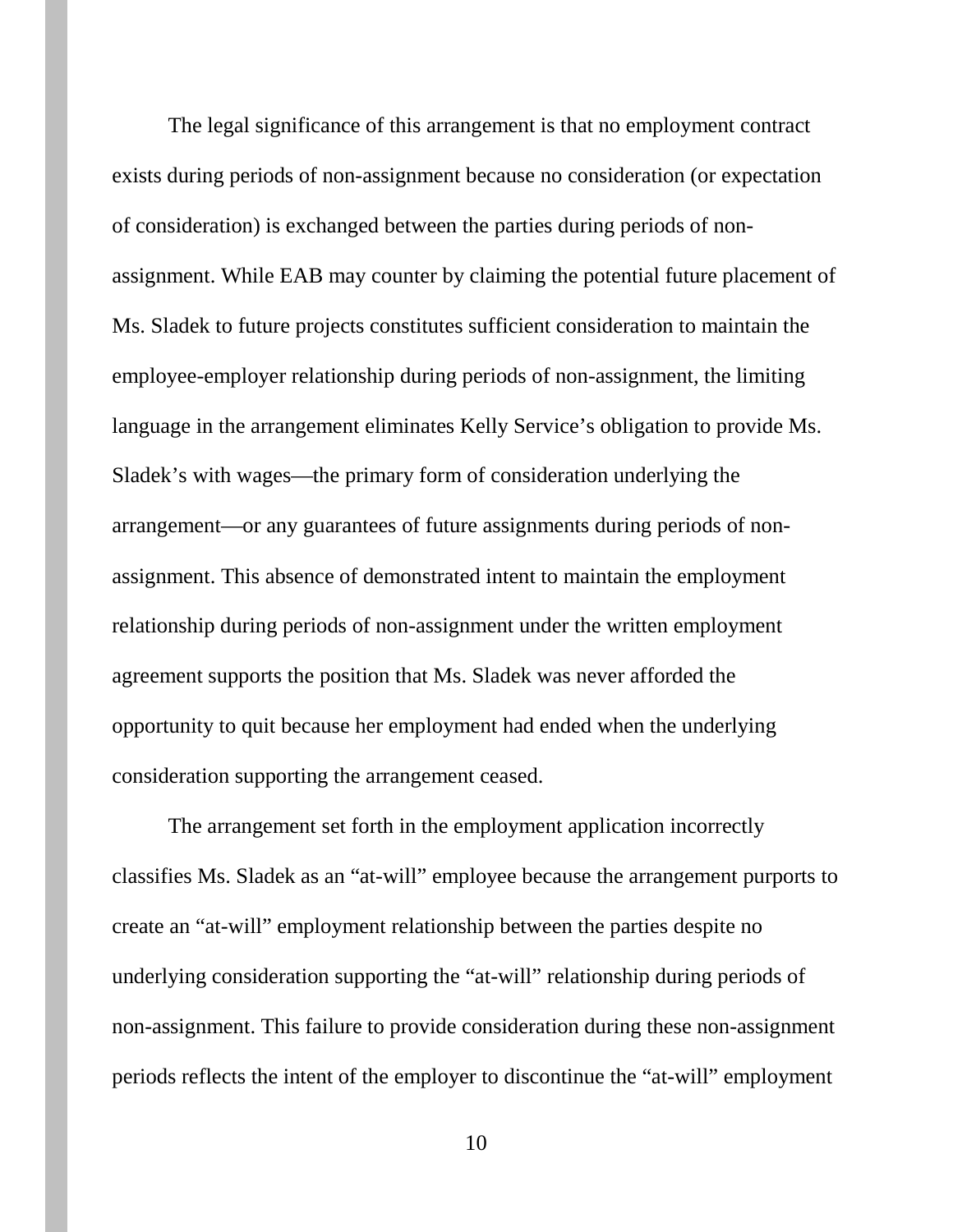relationship upon conclusion of an assignment preventing Ms. Sladek from "quitting" Kelly Services after her ACT assignment ended. The doctrine of employment "at-will" is a judicially created presumption utilized when arrangements are silent as to duration. *Anderson v. Douglas & Lomason Co.*, 540 N.W.2d 277, 281 (Iowa 1995). Despite the arrangement labeling this employment relationship as "at-will," the language includes defined periods when the arrangement remains active: "the duration of any assignment I accept depends on the needs of Kelly's customer and may be canceled at any time by Kelly or the customer." App. p. 15. In addition to interpreting and construing an arrangement in accordance with the parties' intent as evidenced by the language, the court has the duty to place itself in the circumstances as the parties viewed them. *Haggin v. Derby*, 229 N.W. 257, 260 (Iowa 1930). This includes considering the nature of the arrangement along with the facts and circumstances surrounding the execution of the arrangement. *Id.*

Based on the circumstances of the parties and the language of the arrangement, Ms. Sladek had no expectation of future employment or wages from Kelly Services during periods of non-assignment. In addition to the lack of any expectation and despite the "at-will" label attached to Ms. Sladek's employment relationship, the facts and circumstances surrounding the execution of the arrangement suggest no employment relationship continued after the conclusion of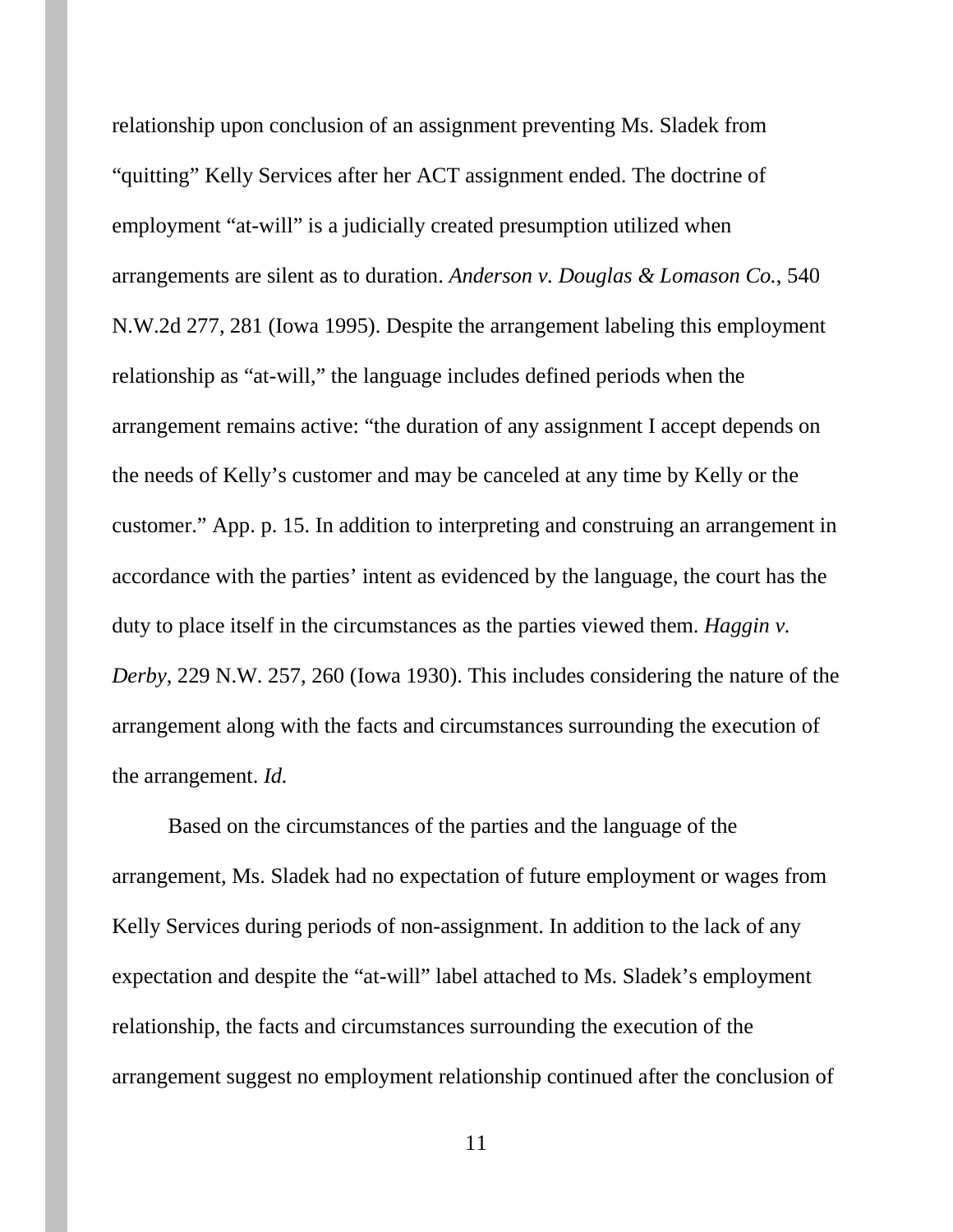the ACT assignment because no underlying consideration supported the "at-will" relationship during non-assignment periods. *See* App. p. 15 ("Kelly will pay me for my work while assigned to Kelly's customer."). Thus, because the arrangement ceased to exist, Ms. Sladek lacked the ability to "quit."

# **II. The EAB made a legal error that is reviewed de novo when it found that Ms. Sladek was obligated to affirmatively request a new assignment in order to satisfy Section 96.5(1)(j).**

The Administrative Law Judge's (ALJ) determination that Ms. Sladek had voluntarily quit, App. p. 62, is a legal conclusion that is reviewed de novo, and EAB's characterization of the ALJ's opinion as reaching a factual conclusion reviewed under the substantial evidence standard is inaccurate. EAB claims that "[t]he agencies did not apply  $96.5(1)(i)$  to this case to find a 'statutory' quit" and that Ms. Sladek's abrupt ending of the phone call with Kelly Services and lack of communication with Kelly for four weeks were taken "*on the facts* to indicate that Ms. Sladek quit her job with Kelly services." Appellee Brief at 44. These assertions (which are based on language in the section of the ALJ opinion titled "Reasoning and Conclusions *of Law*" no less) mischaracterize the ALJ's decision as determinations of fact.

The Agency's interpretations of provisions of law are reviewed de novo. Iowa Code § 17A.19(10)(c). EAB argues, however, that the ALJ's determination that Ms. Sladek quit is an application of law to fact reviewed under the more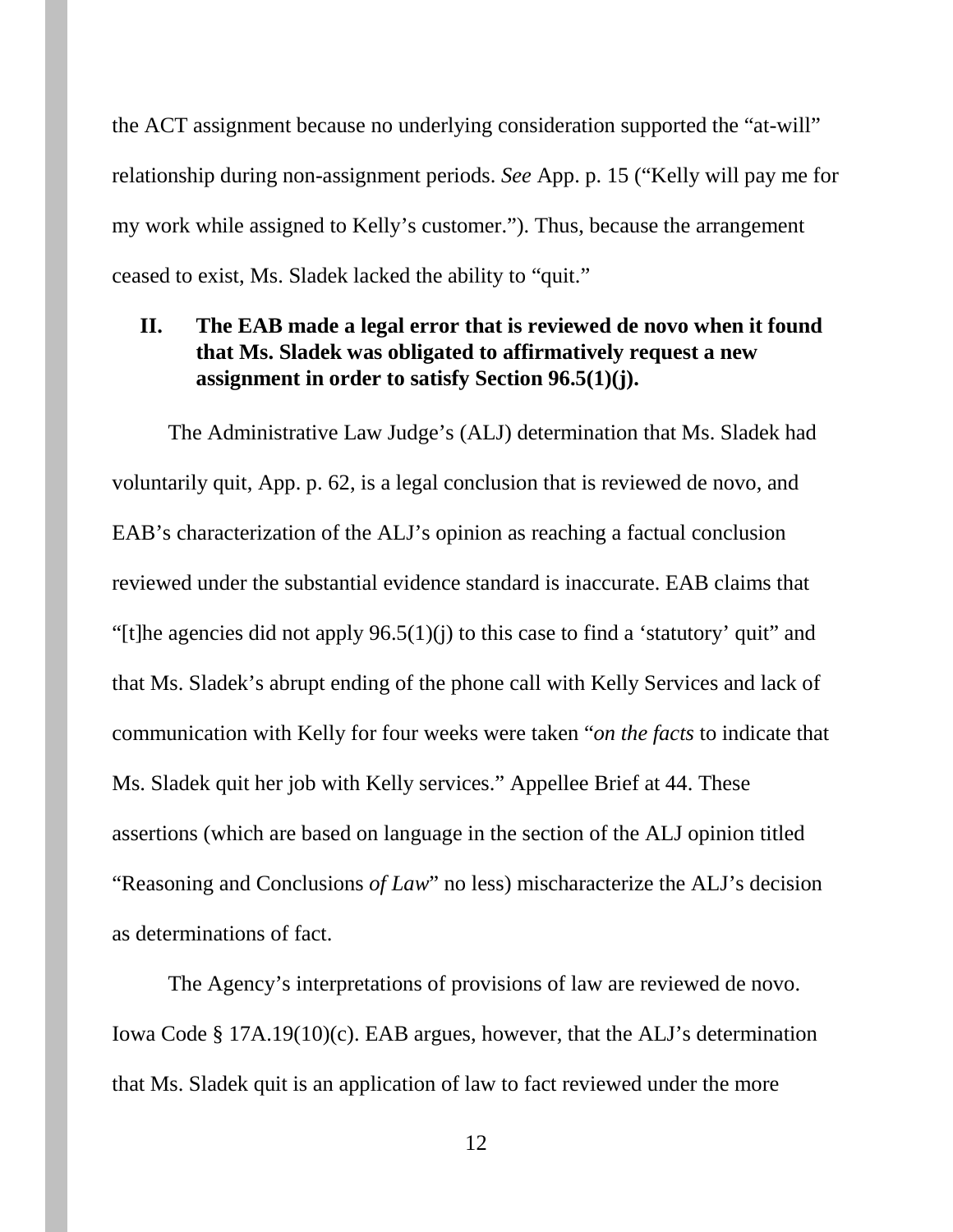deferential "wholly unjustifiable" standard of Iowa Code § 17A.19(10)(m).

Appellee Brief at 43; Iowa Code § 17A.19(10)(m). That argument ignores the legal interpretation of Iowa Code § 96.5(1)(j) by the ALJ that preceded the application of the law to the facts. Because the ALJ was instead making legal determinations, the much less deferential "erroneous interpretation" standard applies. *Id.* at  $17A.19(10)(c)$ .

The ALJ clearly made a legal determination when she concluded that "[t]he purpose of the statue is to provide notice to the temporary agency employer that the claimant is available for *and seeking work* at the end of the temporary assignment." App. p. 62. The interpretation of a statute is always a question of law. *Birchansky Real Estate, L.C. v. Iowa Dep't of Pub. Health*, 737 N.W.2d 134, 138 (Iowa 2007). And the goal in interpreting a statute "is to determine the legislature's intent when it enacted the statute." *Id.* (quoting *Aposal Sys., Inc. v. Dep't of Natural Res.*, 681 N.W.2d 596, 602 (Iowa 2004)). In cases involving the Iowa Employment Security Law, the courts will construe its provisions "liberally to carry out its humane and beneficial purpose." *Bridgestone/Firestone, Inc. v. EAB*, 570 N.W.2d 85, 96 (Iowa 1997). By interpreting the purpose of the statute, the ALJ did not make a determination of fact; rather, she made a conclusion about the proper interpretation of the statue and the obligations it imposed on Ms. Sladek in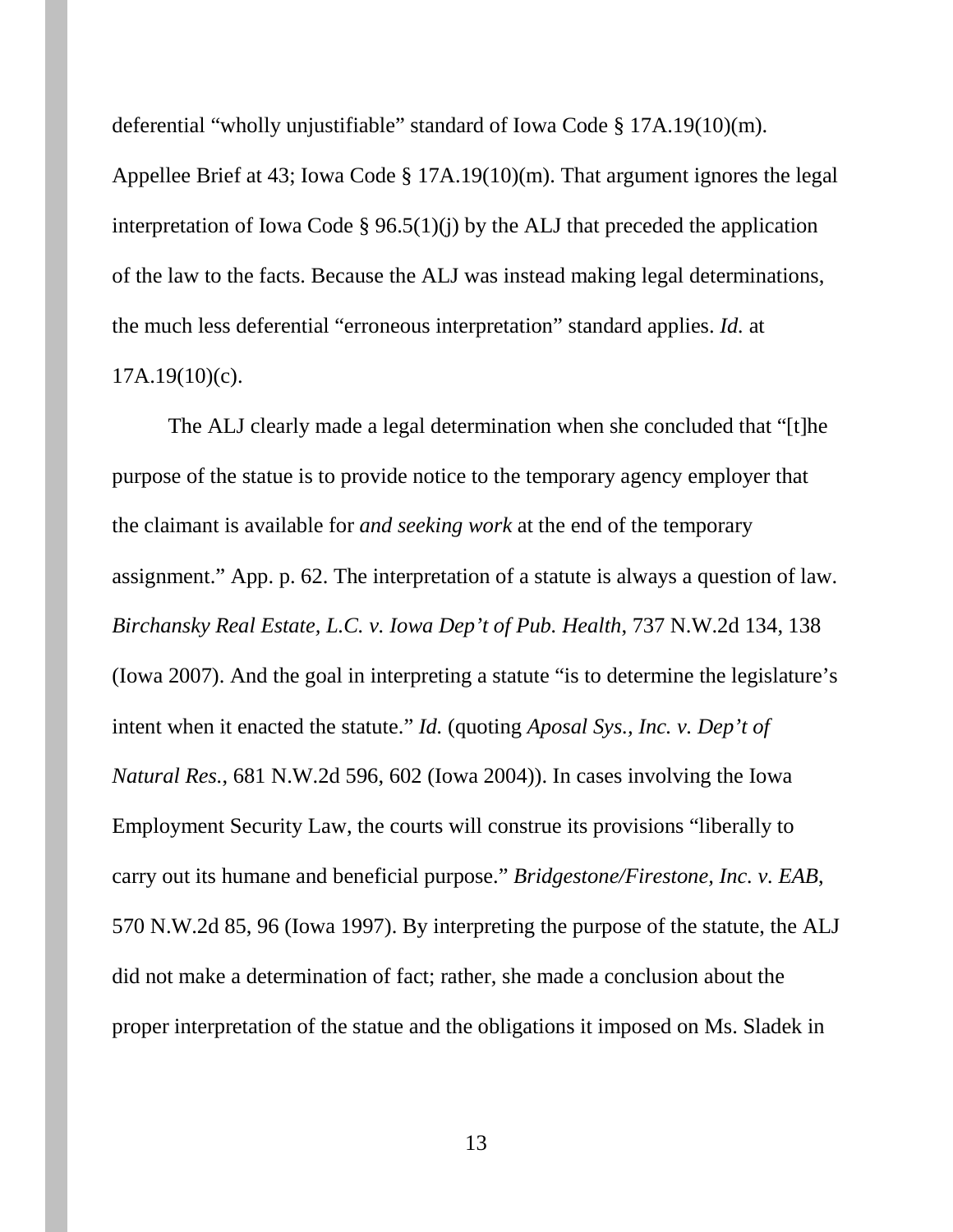this case. This statement of statutory purpose is a legal conclusion requiring de novo review.

Despite EAB's argument that these and other conclusions in that section of the ALJ's opinion are factual determinations, Iowa courts have clearly held that the determination of whether a quit was voluntary or involuntary is a legal issue. *Peck v. EAB*, 492 N.W.2d 438, 440 (Iowa Ct. App. 1992) (citing *Sharp v. EAB*, 479 N.W.2d 280, 283 (Iowa 1991))). The courts will only defer to the legal interpretations made by an administrative agency when the Iowa Legislature "clearly delegates *discretionary* authority to an agency." *Renda v. Iowa Civil Rights Comm'n*, 784 N.W.2d 8, 11 (Iowa 2010) (quoting Arthur E. Bonfield, Amendments to Iowa Procedure, Report on Selected Provisions to Iowa State Bar Association and Iowa State Government 62 (1998)). The Iowa Supreme Court has determined that there is no delegation of authority to EAB to interpret Section 96.5. *Irving v. EAB*, 883 N.W.2d 179, 185 (Iowa 2016) ("[W]e discern no clear indication in [Section 96.5] requiring *Renda* deference and conclude that we do not defer to [EAB]'s interpretation of law."). Neither is the term "voluntary quit" "overtly complex or beyond the competency of courts," *Irving*, 883 N.W.2d at 185, such that the reviewing courts can grant deference even in the absence of an express grant of deference to the EAB. *Renda*, 784 N.W.2d at 14. There is no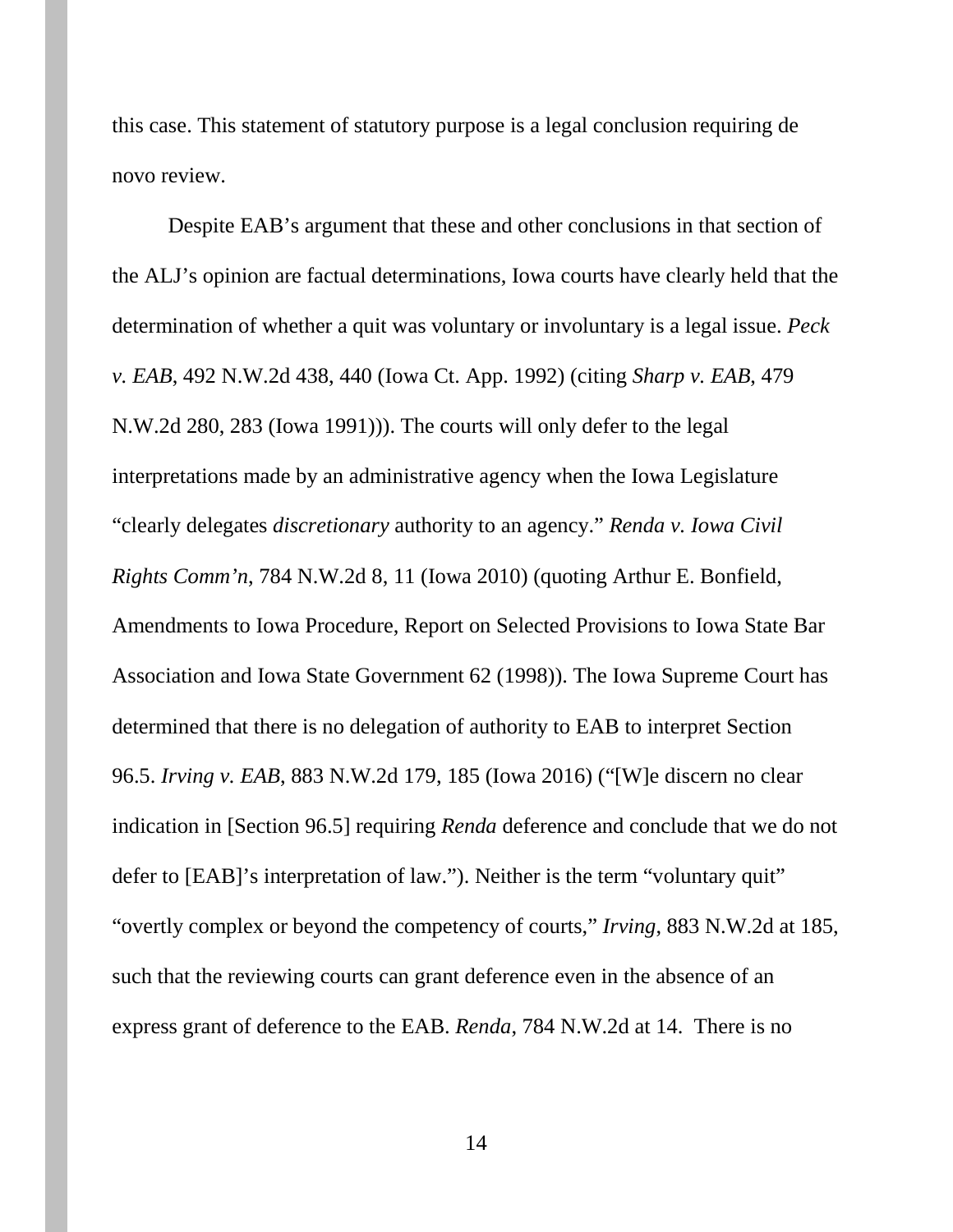restriction on the Court's ability to review EAB's interpretation of "involuntary quit" de novo. *Id.* at 11.

Section  $96.5(1)(i)(1)$  simply does not bear the construction EAB wishes it does. Under the second sentence of Section  $96.5(1)(i)(1)$ , there is a single circumstance under which a claimant can be deemed to have "quit": when the individual failed "to notify the temporary employment firm of completion of an employment assignment within three working days . . . ." The fact that the first sentence includes the "seek reassignment" obligation does *not* mean that the second sentence must also include this requirement. The ALJ's determination of what Section 96.5(1)(j) requires is not entitled to deference. Had the Iowa Legislature wished to include the same requirement in the second sentence, it would have done so.

# **III. Kelly Services has failed to meet its burden of proving that Ms. Sladek made an overt act to quit her job with Kelly Services.**

Kelly Services has the burden of showing that Ms. Sladek's conduct constituted an overt act sufficient to demonstrate an intent to "quit." Contrary to EAB's argument, Appellee Brief at 45, Kelly's conclusion that Ms. Sladek made an overt act of quitting by hanging up and not communicating with Kelly for four weeks fails to meet this burden. It is well-established that an Iowa employer has the burden of proving that an unemployment benefits claimant is disqualified by a voluntary quit. Iowa Code § 96.6(2) (2018) ("The employer has the burden of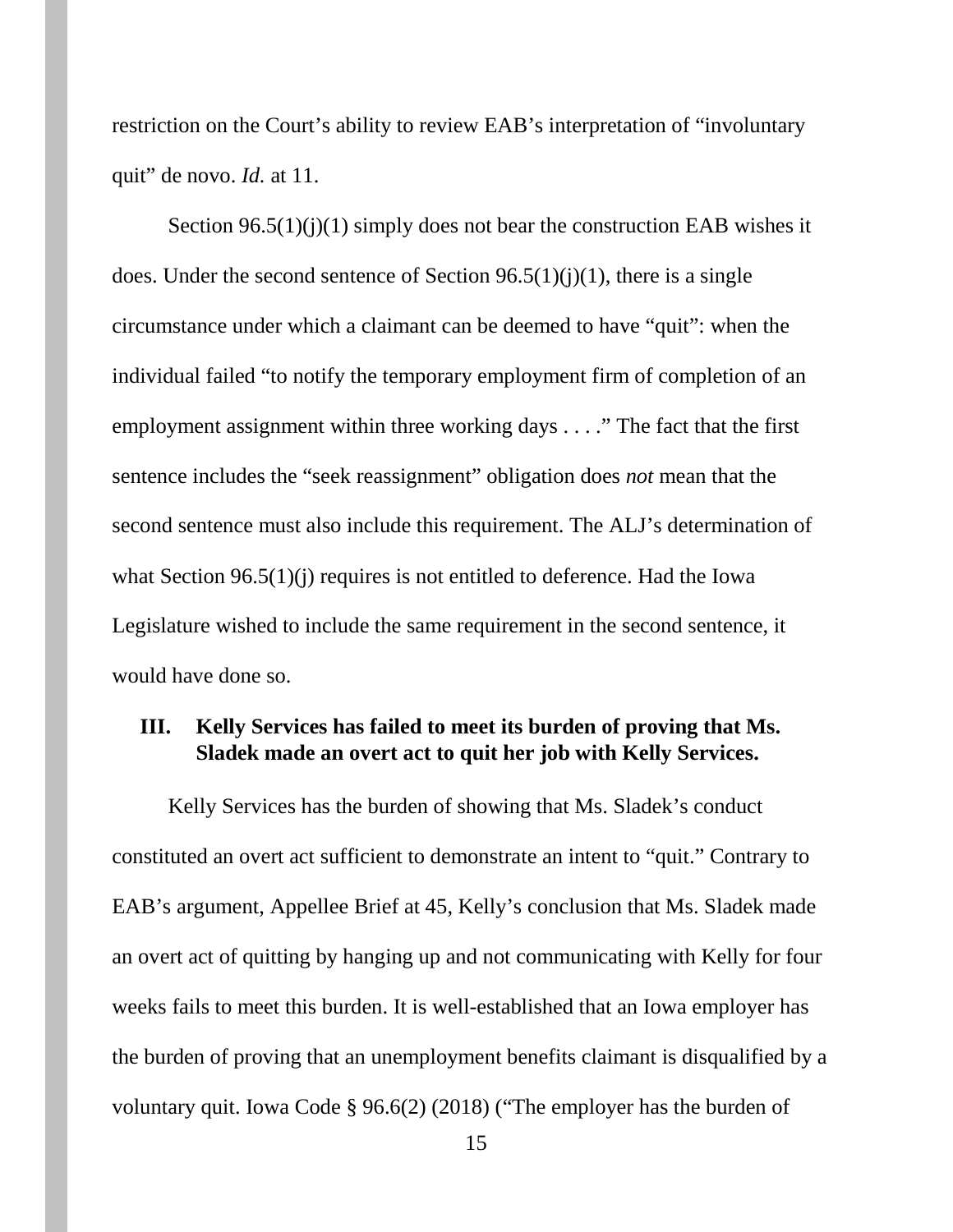proving that the claimant is disqualified for benefits pursuant to section 96.5"); *Irving*, 883 N.W.2d at 209 ("In considering the question of what amounts to a voluntary quit, we must . . . place the burden of proof showing disqualification on the employer . . . ." (citing *Bartlet v. EAB*, 494 N.W.2d 684, 686 (Iowa 1993))). As such, Ms. Sladek can only be disqualified from receiving unemployment benefits if Kelly Services *affirmatively* proves that she should be.

Kelly Services simply did not meet its burden. While the Iowa courts have not addressed this specific fact pattern, they have made clear that a person cannot constructively quit a job. *See Irving*, 883 N.W.2d at 209 ("[T]here is no doctrine of constructive voluntary quit in Iowa law. A notion of constructive voluntary quit would be completely inconsistent with the beneficial purposes of the Act and the requirement of strict construction of disqualification provisions."). In keeping with that strict construction of disqualification provisions, the Court should not permit an employer to show a voluntary quit based on conduct which, at most, indicates an employee upset with learning that she had been terminated from ACT.

The one unpublished case EAB tries to analogize to the current case is distinguishable in important ways. While the court in *Bunger* did find that the claimant had committed an overt act of quitting by failing to show up, *Bunger v. EAB*, No. 17-0560, 2017 WL 6027768, at \*2 (Iowa Ct. App., Nov. 22, 2017), it is important that in that case the claimant had actually been scheduled to work and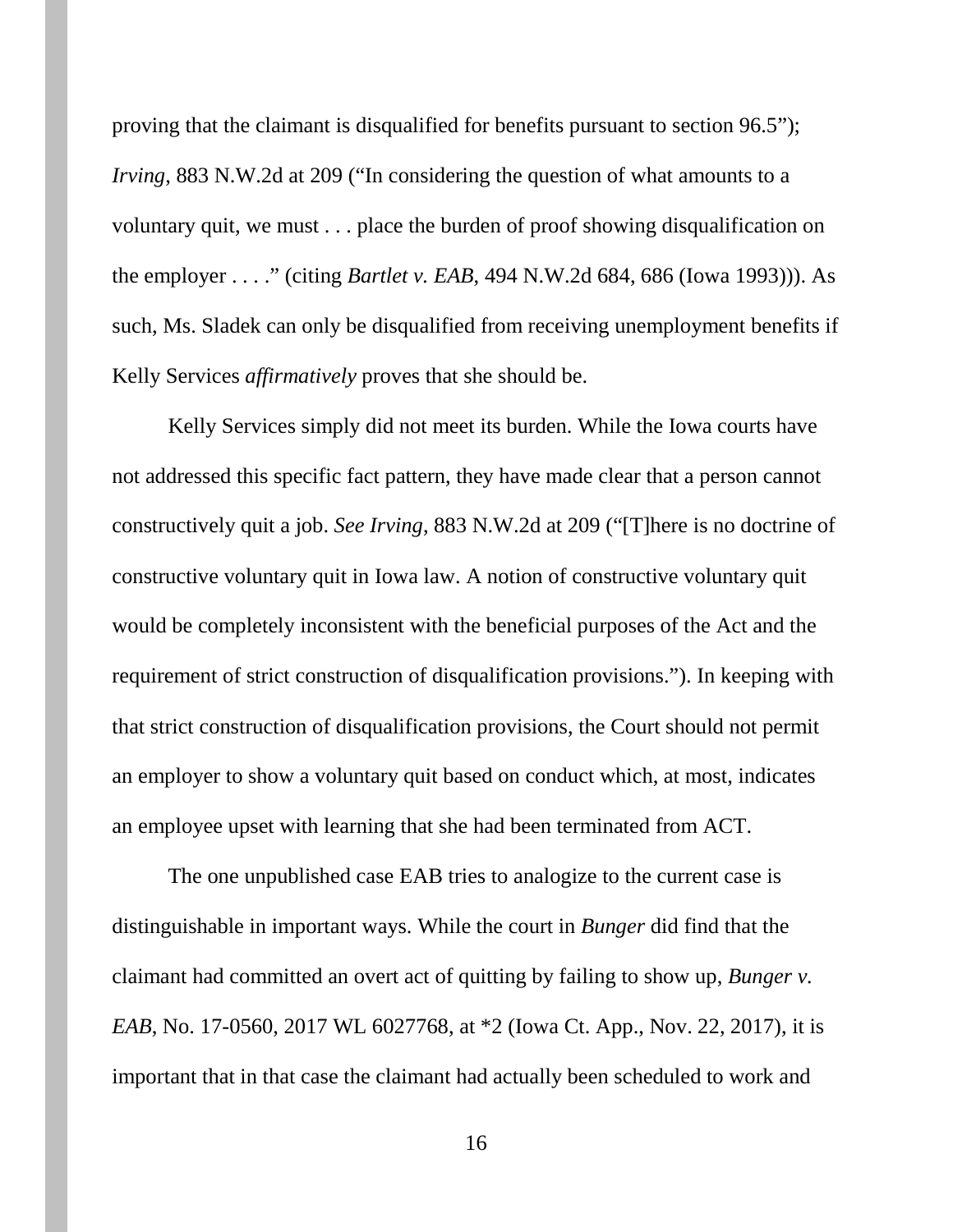had simply not shown up for his shifts. *Id.* at \*1. Furthermore, Bunger had failed to make contact with his employer for nearly seven months. *Id.* at \*2. Because of these important differences between *Bunger* and this case, the Court should find that the ALJ erred by concluding that the facts of this case sufficiently establish an intent and overt act sufficient to show a voluntary "quit."

#### **CONCLUSION**

Ms. Sladek respectfully requests that this Court reverse the EAB's decision and grant her unemployment benefits.

> /s/ John S. Allen John S. Allen

/s/ Reid Shepard Reid Shepard Clinic Law Student

/s/ Samuel Stender Samuel Stender Clinic Law Student

Clinical Law Programs University of Iowa College of Law 380 Boyd Law Building Iowa City, IA 52242-1113 319-335-9023; 319-353-5445 (fax) [Law-legal-clinic@uiowa.edu](mailto:Law-legal-clinic@uiowa.edu) ATTORNEYS FOR APPELLANT